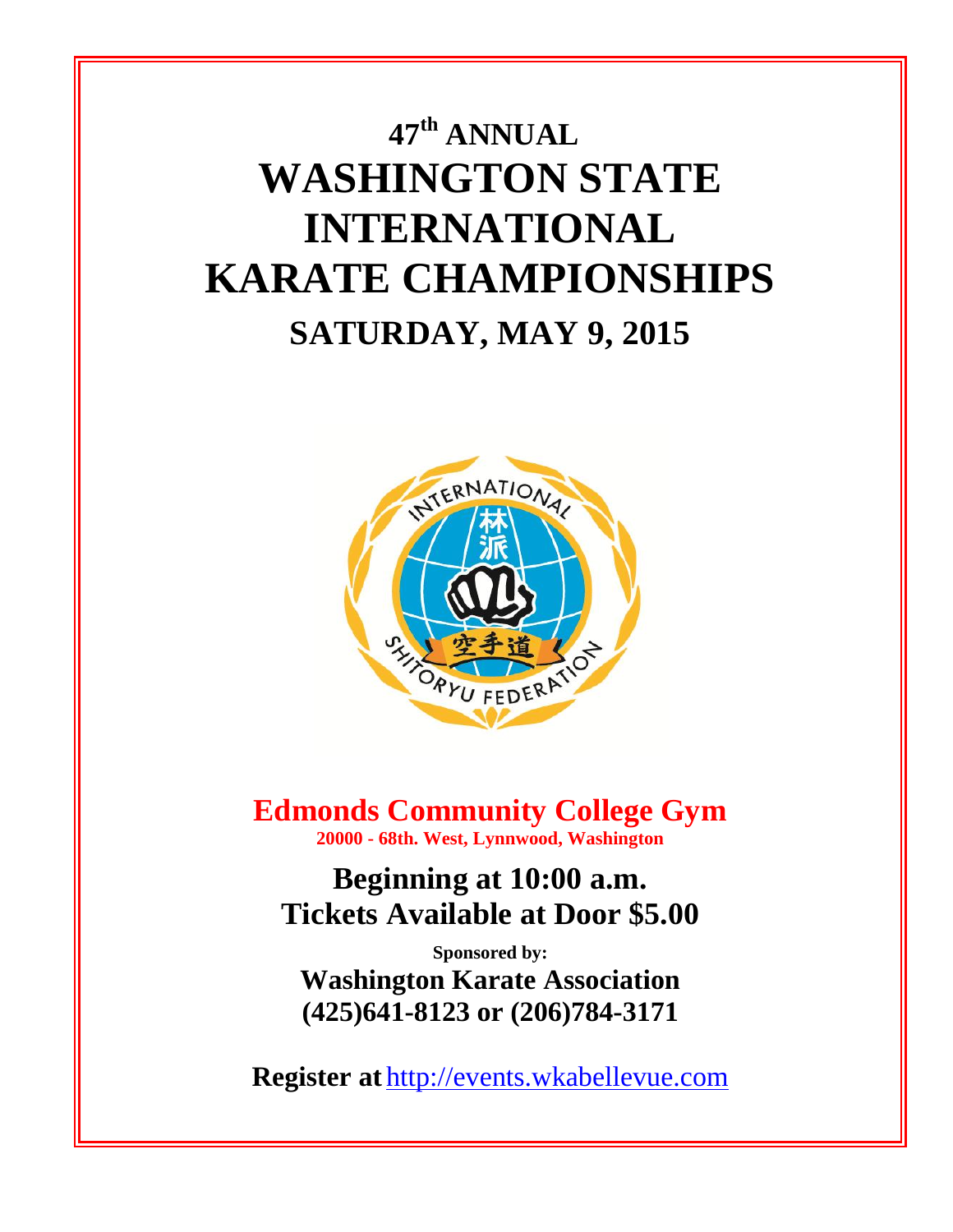

## **47th ANNUAL WASHINGTON STATE INTERNATIONAL KARATE CHAMPIONSHIPS Saturday, May 9, 2015**

#### *Presented by: Washington Karate Association*

Dear Sensei, Coach, and Athlete,

It is with great pleasure and privilege that we invite you to participate in the  $47<sup>th</sup>$  Washington State International Karate Championships. This long-running competition has featured some of the best athletes in the world and some of the highest ranking officials in the international arena. We truly appreciate the past support from Senseis, officials, athletes, and volunteers, and hope you will join us again for this exciting event.

The tournament will be held on Saturday, May  $9<sup>th</sup>$  at Edmonds Community College Seaview Gymnasium, 20000 68th West, Lynwood, WA 98036. Registration will open at 8:00am, there will be an officials meeting at 9:00am, and the competition will begin at 10:00am. This competition will provide an excellent competitive opportunity for karate-ka of all ages and levels to test their skills and gain valuable experience. Divisions will be divided according to age and level with medals awarded for the top three places. We will also have team kata and kumite events, along with a Family Team Kata division.

Competitors are required to wear a traditional white gi, and all officials must adhere to the official dress code, which is: grey pants, white shirt, blue tie, blue blazer, and black non-marking soft-soled shoes. For kumite competition, modified WKF/USA-NKF rules will apply. Approved red and blue fistpads, mouthguard, and groin protector (males) are required. Optional equipment includes: approved chest protectors, shin/instep protectors, soft cloth arm guards, athletic safety glasses and headgear (for 13 & under).

In addition to the competition, we will be holding Kumite Seminars with Sensei Seiji Nishimura, two-time WKF World Champion on Sunday, May 10, 2015 at the Washington Karate Association Bellevue Dojo. Seminars will be 1:00pm-2:30pm (Green Belt  $(5^{th}$  kyu) & under) and 2:30-4:00pm (Brown & Black Belts).

Online registration will be available at [http://events.wkabellevue.com.](http://events.wkabellevue.com/)

Please feel free to contact Junko Arai at (425) 641-8123 or [sensei@wkabellevue.com](mailto:sensei@wkabellevue.com) or Matthew Day at (206)784-3171 or [mattday@washingtonkarate.com](mailto:mattday@washingtonkarate.com) for any questions.

We look forward to seeing all of you there!

Sincerely,

Junko Arai Matthew Day

Tournament Director **Director** Director **Director Director Director Director Director Director Director Director Director Director Director Director Director Director Director Director Direc**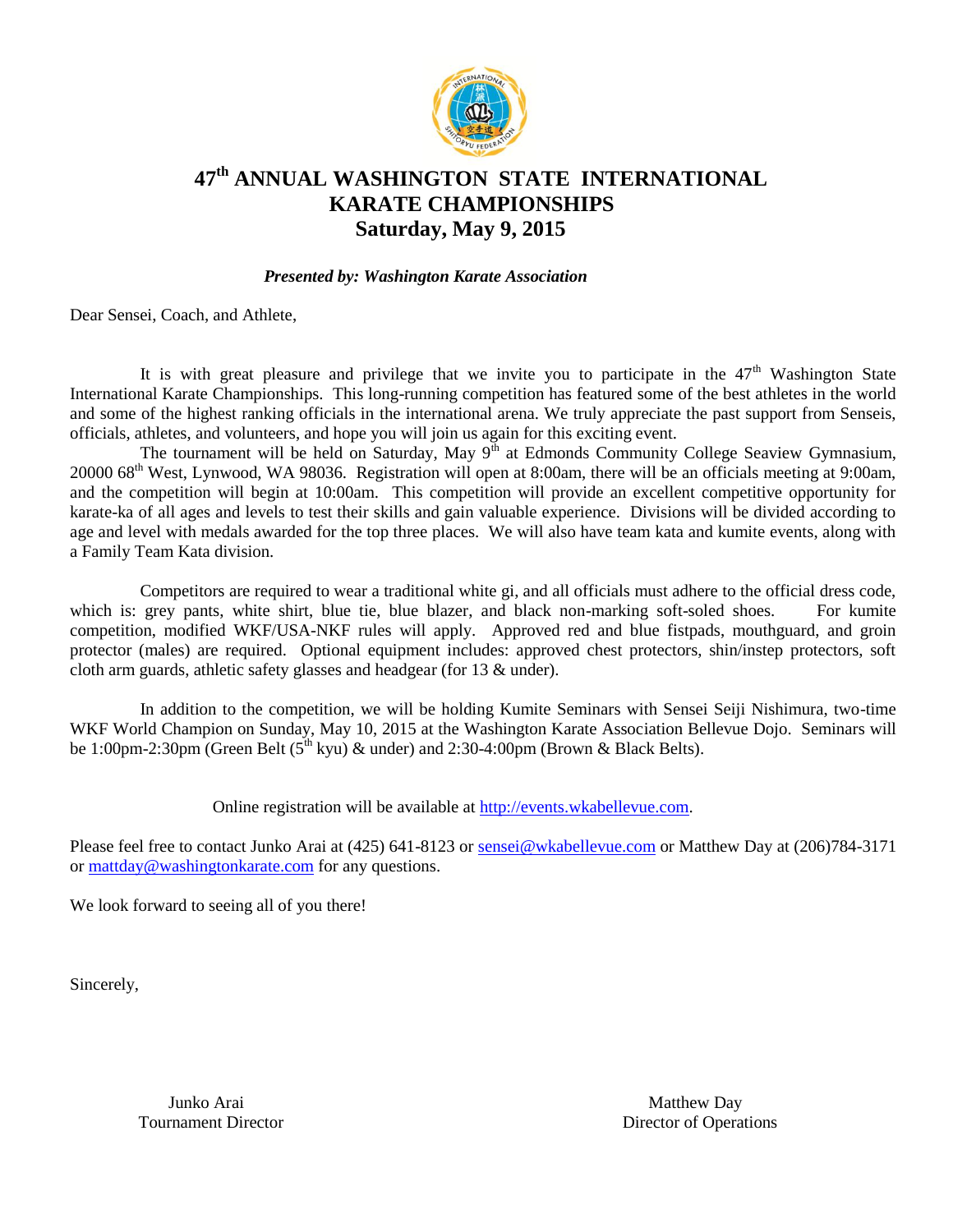| SEARCH FEDERATION |
|-------------------|
|-------------------|

#### **47 th ANNUAL WASHINGTON STATE INTERNATIONAL KARATE CHAMPIONSHIPS May 9, 2015 - Edmonds Community College Gymnasium Online registration available at** [http://events.wkabellevue.com](http://events.wkabellevue.com/)

| <b>Registering For:</b> $\Box$ Kata | $\Box$ Kumite                 | $\Box$ Weapons |  |
|-------------------------------------|-------------------------------|----------------|--|
| Division $# K$ <sub>______</sub>    | Division # $S$ Division # $W$ |                |  |

**Fees:** Earlybird Registration (until April 18, 2015) \$55 one division, \$10 extra per additional division Registration (after April 18, 2015) \$60 one division, \$10 extra per additional division **Adult & Minor Amateur Athletic Waiver and Release of Liability**

In consideration of being allowed to participate in any way in the Washington State Karate Championships athletics/sports program, and related events and activities, the undersigned:

**1.** Agrees that prior to participating, they know and understand the Rules of Competition, and that they (if under 18 years of age a Parent or Guardian) will inspect the facilities and equipment to be used, and if the participant and/or Parent or Guardian, believes anything is, or may be, unsafe, they will immediately advise their coach or supervisor and the Washington State Karate Championships personnel of such condition(s) and refuse to participate unless and until such condition is remedied.

**2.** Acknowledge and fully understand that each participant will be engaging in activities that involve risk of serious injury, including permanent disability and death, and severe social and economic losses which might result not only from their own actions, inaction's or negligence but the actions, inaction's or negligence of others, the rules of play, or the condition of the premises or of any equipment used. Further, that there may be other risks not known to us or not reasonably foreseeable at this time. The undersigned assumes all the foregoing risks and accept personal responsibility for the damages following such injury, permanent disability or death.

**3.** Release, waive, discharge and covenant not to sue The Washington Karate Association, Washington State Karate Championships, Edmonds Community College, its officers, its affiliated clubs, regional sports organizations, their respective administrators, directors, agents, coaches and other employees, staff, official and volunteers of the organization, other participants, sponsoring agencies, sponsors, advertisers, and if applicable, owners and lessees of premises used to conduct the event, all of which are hereinafter referred to as "releasees" from any and all liability to each of the undersigned, his or her heirs and next of kin for any and all claims, demands, losses or damages on account of injury including death or damage to property, caused or alleged to be caused in whole or in part by the negligence of the releasee or otherwise. The undersigned shall indemnify the releasees and hold them harmless for any losses, liability or damages which may result from any failure or defect of such release.

**4. All entries are final, no refunds will be given.** I fully understand that any medical treatment given will be of a first aid treatment type only. I consent that any pictures furnished by me or any and all photographs or video images taken of me in connection with the Tournament can be reproduced and used for publicity, promotion or other purpose by the Washington Karate Association, its licensees or assigns now or in the future, and published or broadcast by any media whatsoever, and I hereby waive any and all claim for any compensation of any kind in regard thereto. All participation in any event or class in this Tournament is by permission only. The Tournament Director or his authorized agent(s) reserve the right to refuse entry to any person, school, team or club.

**5. Statement of Health.** By my signature below I confirm that I am in sound health and there is no reason why I cannot participate in this championship and/or event.

The undersigned has read the above waiver and release, understand that they have given up substantial rights by signing it and sign it voluntarily.

 **\_\_\_\_\_\_\_\_\_\_\_\_\_\_\_\_\_\_\_**

Signature of contestant or parent/ guardian if under 18 Date

For Official Use

only:

**Please return completed application and payment to: Washington State Karate Championships: 14906 Bel-Red Road Bellevue, WA 98007. Checks payable to "WA State Karate Championships" All entries are final and non-refundable.**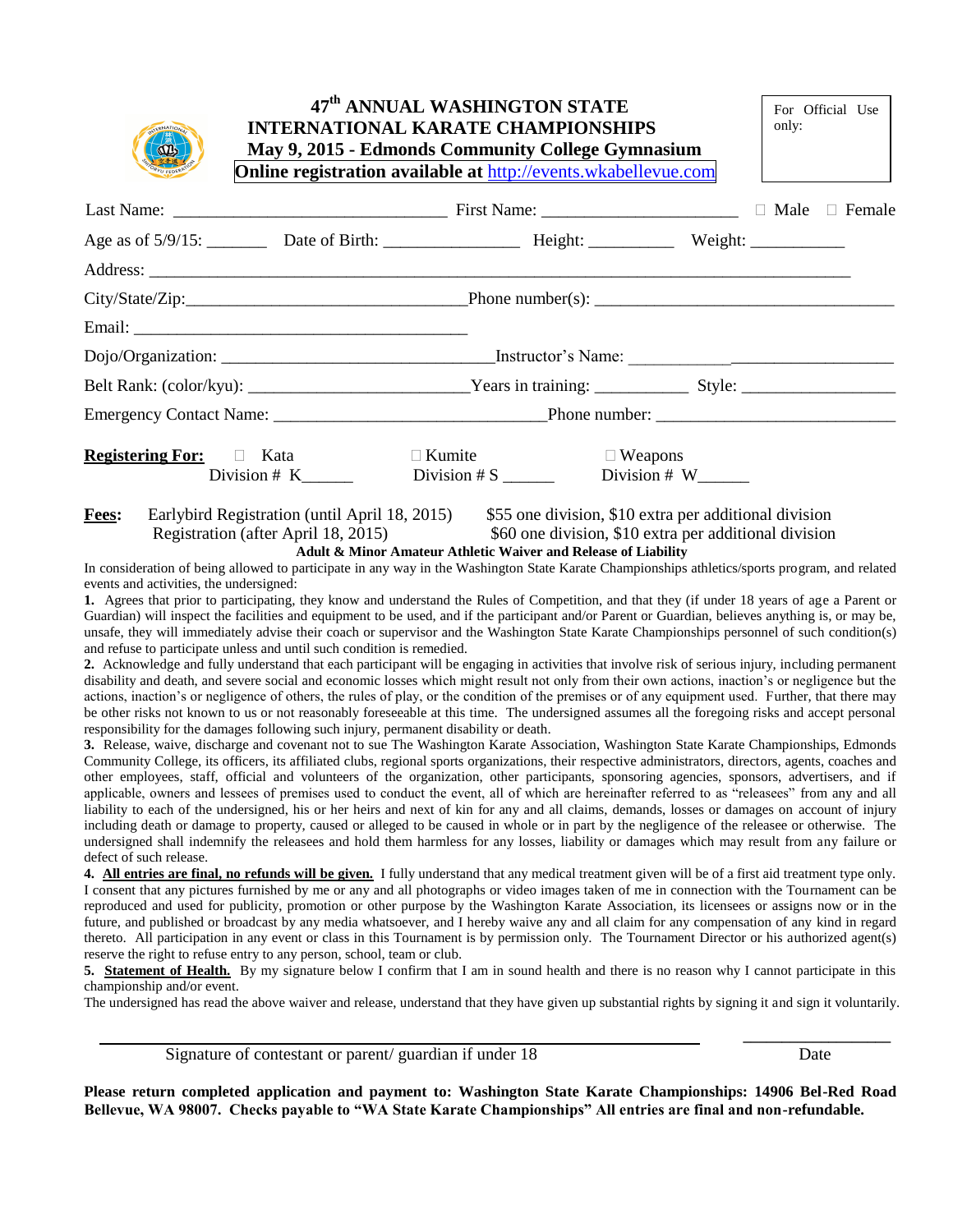

## **47 th Washington State International Championships – Competition Divisions May 9, 2015 – Edmonds Community College**

| <b>Male Open Kata</b>             | <b>Male Kumite</b>                 | <b>Female Open Kata</b>                              | <b>Female Kumite</b>                |
|-----------------------------------|------------------------------------|------------------------------------------------------|-------------------------------------|
| K1: 5 $\&$ under boys $\&$ girls  | S1: $5 &$ under boys $&$ girls     | K1: 5 $\&$ under boys $\&$ girls                     | S1: $5 &$ under boys $\&$ girls     |
| $K2$ : 6 year old boys            | S2: 6 year old boys                | $K27: 6-7$ year old girls                            | S27: 6-7 year old girls             |
| K3: 7 year old boys beginner      | S3: 7 year old boys beginner       | $\overline{\text{K28}}$ : 8-9 year old girls beg/nov | S28: 8-9 year old girls beg/nov     |
| K4: 7 year old boys novice+       | <b>S4:</b> 7 year old boys novice+ | K29: 8-9 year old girls int/adv                      | S29: 8-9 year old girls int/adv     |
| K5: 8 year old boys beg/nov       | S5: 8 year old boys beg/nov        | $K30$ ; 10-11 year old girls beg/nov                 | S30: 10-11 year old girls beg/nov   |
| K6: 8 year old boys int/adv       | S6: 8 year old boys int/adv        | K31: 10-11 year old girls int/adv                    | S31: 10-11 year old girls int/adv   |
| K7: 9 year old boys beg/nov       | S7: 9 year old boys beg/nov        | K32: 12-13 year old girls beg/nov                    | S32: 12-13 year old girls beg/nov   |
| K8: 9 year old boys int/adv       | S8: 9 year old boys int/adv        | K33: 12-13 year old girls int/adv*                   | S33: 12-13 year old girls int/adv*  |
| K9: 10-11 year old boys beg/nov   | S9: 10-11 year old boys beg/nov    | K34: 12-13 year old girls brwn/blck                  | S34: 12-13 year old girls brwn/blck |
| K10: 10-11 year old boys int/adv  | S10: 10-11 year old boys int/adv   | K35: 14-15 year old girls beg/nov                    | S35: 14-15 year old girls beg/nov   |
| K11: 12-13 year old boys beg/nov  | S11: 12-13 year old boys beg/nov   | K36: 14-15 year old girls int/adv*                   | S36: 14 -15 year old girls int/adv* |
| K12: 12-13 year old boys int/adv* | S12: 12-13 year old boys int/adv*  | K37: 14-15 year old girls brwn/blck                  | S37:14-15 year old girls brwn/blck  |
| K13: 12-13 year old boys brwn/blk | K13: 12-13 yearold boys brwn/blk   | K38: 16-17 year old girls beg/nov                    | S38: 16-17 year old girls beg/nov   |
| K14: 14-15 year old boys beg/nov  | S14: 14-15 year old boys beg/nov   | K39: 16-17 year old girls int/adv*                   | S39: 16-17 year old girls int/adv*  |
| K15: 14-15 year old boys int/adv* | S15: 14-15 year old boys int/adv*  | K40: 16-17 year old girls brwn/blck                  | S40:16-17 year old girls brwn/blck  |
| K16:14-15year old boys brwn/blck  | S16: 14-15 year old boys brwn/blck | K41: Womens beginner/novice                          | S41: Womens beginner/novice         |
| K17: 16-17 year old boys beg/nov  | S17: 16-17 year old boys beg/nov   | K42: Womens int/adv (under black)                    | S42: Womens int/adv (underblack)    |
| K18: 16-17 year old boys int/adv* | S18: 16-17 year old boys int/adv*  | K43: Womens Black Belt                               | S43: Womens Black Belt              |
| K19:16-17 year old boys brwn/blck | S19: 16-17 year old boys brwn/blck | K44: $35+$ womens beg/novice                         | $S44: 35+$ Womens beg/nov           |
| K20: Mens beginner/novice         | S20: Mens beginner/novice          | K45: 35+womens int/adv                               | $S45: 35+$ Womens int/adv           |
| K21: Mens int/adv (under black)   | S21: Mens int/adv (under black)    | K46: $50+$ womens beg/nov                            | $S46: 50+$ Womens beg/nov           |
| K22: Mens Black Belt              | S22: Mens Black Belt               | K47: 50+womens int/adv                               | S47: 50+ Womens int/adv             |
| K23: $35+$ mens beg/nov           | S23: $35+$ mens beg/nov            |                                                      |                                     |
| $K24: 35+$ mens int/adv           | S24: $35+$ mens int/adv            |                                                      |                                     |
| $K25:50+$ mens beg/nov            | S25: $50+$ mens beg/nov            |                                                      |                                     |
| K26: $50+$ mens int/adv           | $S26:50+$ mens int/adv             |                                                      |                                     |
|                                   |                                    |                                                      |                                     |
|                                   |                                    |                                                      |                                     |
|                                   |                                    |                                                      |                                     |
|                                   |                                    |                                                      |                                     |
|                                   |                                    |                                                      |                                     |
|                                   |                                    |                                                      |                                     |
|                                   |                                    |                                                      |                                     |
|                                   |                                    | <b>Male Weapons Kata</b>                             | <b>Female Weapons Kata</b>          |
|                                   |                                    | W1: 13 $&$ under boys                                | W4: 13 $&$ under girls              |
|                                   |                                    | W2: 14-17 boys                                       | W5: 14-17 girls                     |
|                                   |                                    | W3: Mens weapons kata                                | W6: Womens weapons kata             |
|                                   |                                    |                                                      |                                     |
|                                   |                                    |                                                      |                                     |
|                                   |                                    |                                                      |                                     |
|                                   |                                    |                                                      |                                     |

 **\*Intermediate/advanced refers to under brown belt for these divisions (ages 12-17)** 

 **Please use the following guidelines for division placement: (ranks shown are approximate)**

Beginner: Under 1 year training  $(9<sup>th</sup>$  kyu & under) Novice: 1-2 years training  $(8^{th} \& 7^{th} \text{kyu})$ Intermediate 2-3 years training  $(6th -4<sup>th</sup>$  kyu) Advanced: 3+ years training  $(3<sup>rd</sup>$  kyu & above)

Brwn/Blck: Brown and Black Belts

 **Divisions may be split or combined on the discretion of the organizers. Large kumite divisions may be split by age or weight. Online registration available at http://events.wkabellevue.com**